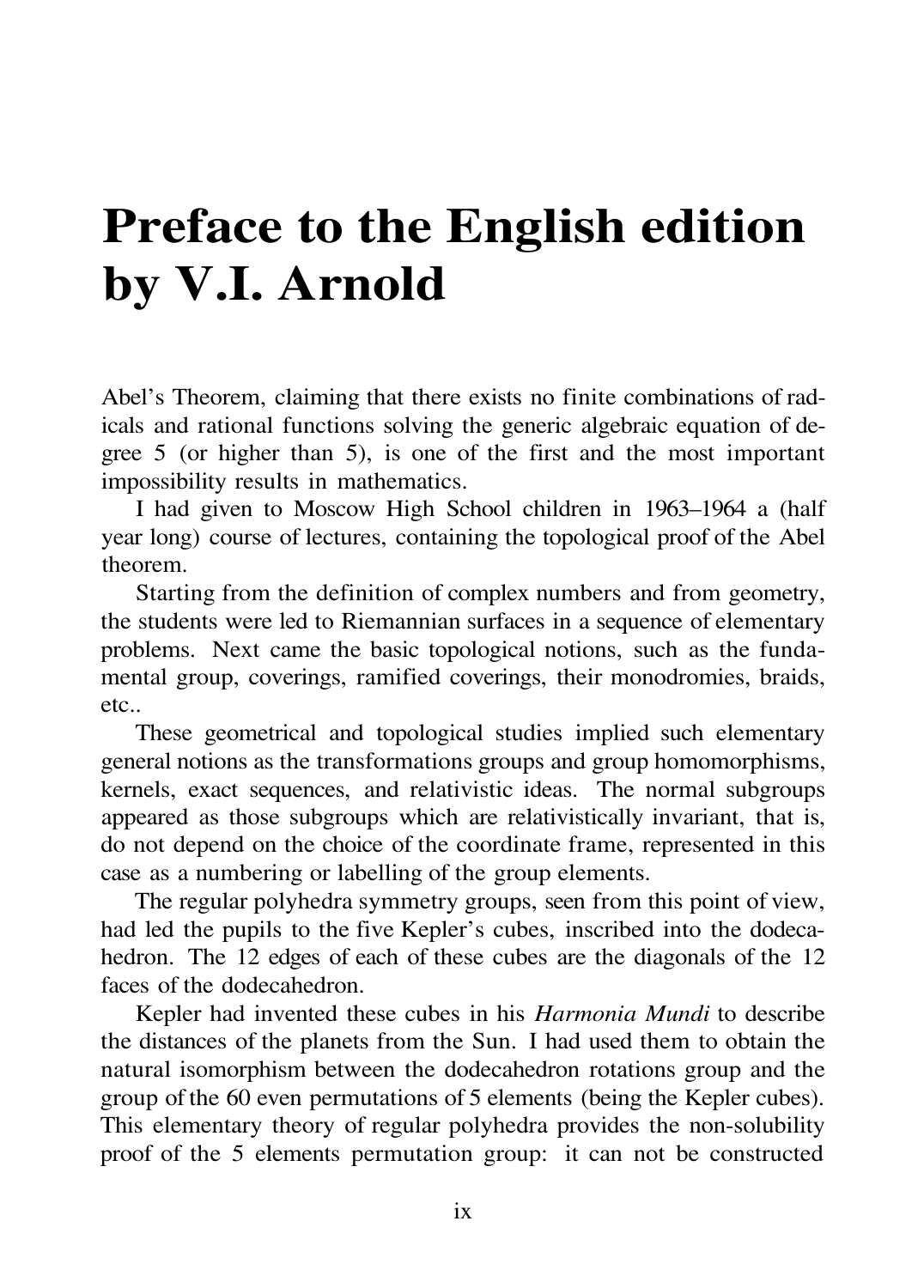from the commutative groups by a finite sequence of the extensions with commutative kernels.

The situation is quite different for the permutation groups of less than five elements, which are soluble (and responsible for the solvability of the equations of degree smaller than 5). This solubility depends on the inscription of two tetrahedra inside the cube (similar to the inscription of the 5 Kepler cubes inside the dodecahedron and mentioned also by Kepler).

The absence of the non-trivial relativistically invariant symmetry subgroups of the group of rotations of the dodecahedron is an easy result of elementary geometry. Combining these High School geometry arguments with the preceding topological study of the monodromies of the ramified coverings, one immediately obtains the Abel Theorem topological proof, the monodromy group of any finite combination of the radicals being soluble, since the radical monodromy is a cyclical commutative group, whilst the monodromy of the algebraic function  $x(a)$  defined by the quintic equation  $x^5 + ax + 1 = 0$  is the non-soluble group of the 120 permutations of the 5 roots.

This theory provides more than the Abel Theorem. It shows that the insolvability argument is topological. Namely, no function having the same topological branching type as  $x(a)$  is representable as a finite combination of the rational functions and of the radicals.

I hope that my topological proof of this generalized Abel Theorem opens the way to many topological insolvability results. For instance, one should prove the impossibility of representing the generic abelian integrals of genus higher than zero as functions topologically equivalent to the elementary functions.

I attributed to Abel the statements that neither the generic elliptic integrals nor the generic elliptic functions (which are inverse functions of these integrals) are topologically equivalent to any elementary function.

I thought that Abel was already aware of these topological results and that their absence in the published papers was, rather, owed to the underestimation of his great works by the Paris Academy of Sciences (where his manuscript had been either lost or hidden by Cauchy).

My 1964 lectures had been published in 1976 by one of the pupils of High School audience, V.B. Alekseev. He has somewhere algebraized my geometrical lectures.

Some of the topological ideas of my course had been developed by A.G. Khovanskii, who had thus proved some new results on the insolvability